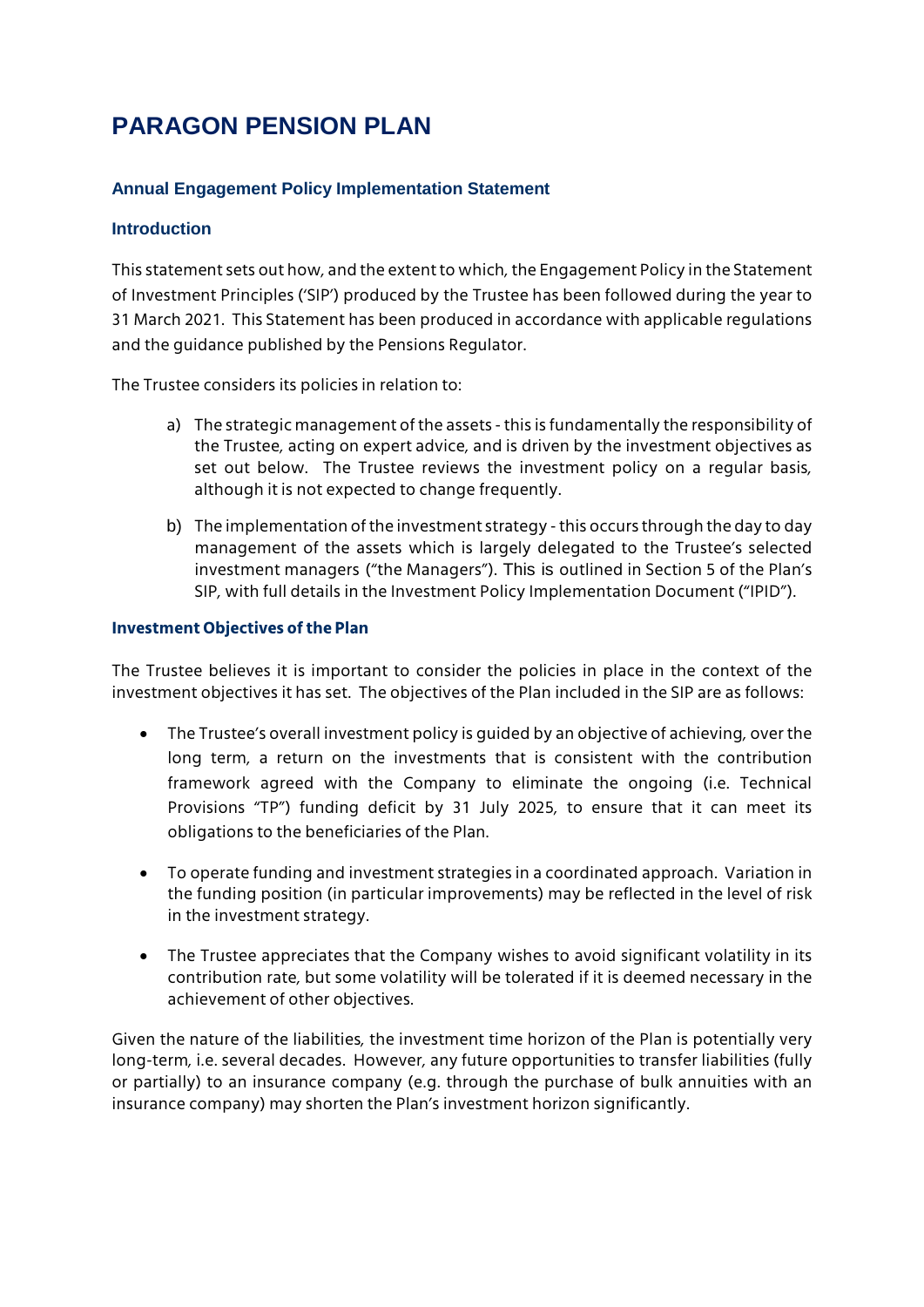### **Policy on ESG, Stewardship and Climate Change**

The Plan's SIP includes the Trustee's policy on Environmental, Social and Governance ('ESG') factors, stewardship and Climate Change. This policy sets out the Trustee's beliefs on ESG and climate change and the processes followed by the Trustee in relation to voting rights and stewardship. This was last reviewed in September 2020.

In order to establish these beliefs and produce this policy, the Trustee undertook a survey and investment training provided by the Plan's investment consultant on responsible investment, which covered ESG factors, stewardship, climate change and ethical investing. The training was provided in June 2019. The Trustee keeps its policies under regular review.

The Trustee is satisfied that its engagement policy was followed during the year, from the point it was adopted. The following summarises how the Trustee's engagement and voting policies were followed and implemented during the year accordingly.

### **Engagement**

- An investment performance report was reviewed by the Trustee on a quarterly basis this included ratings (both general and specific ESG) from the investment consultant. The investment performance reports included how each investment manager was delivering against their specific mandates. Through its investment consultant, the Trustee reviewed the mandates of Legal & General Investment Management Limited ("LGIM"), Baillie Gifford & Company ("BG"), Insight Investment Management Limited ("Insight"), BlueBay Asset Management ("BlueBay"), Shenkman Capital Management ("Shenkman"), Kohlberg Kravis Roberts ("KKR") and Lothbury Investment Management Limited ("Lothbury") (together the "Investment Managers") in relation to ESG factors including climate change. The Plan's managers remained generally highly rated during the period.
- The Trustee also undertook an annual ESG rating benchmarking exercise in November 2020. This exercise assessed the average ESG rating of the Plan's holdings and compared the rating of each fund to other funds in the same asset class universe. From the latest review, the Trustee concluded that the Plan's managers have an above average ESG rating compared to the wider universe.
- The Trustee also receives presentations from each of the Plan's managers periodically. Manager presentations are prioritised based on advice received from the investment consultant and discussions during the quarterly monitoring process described above. The Trustee provides the investment managers with questions prior to these meetings, including questions on ESG-related/engagement issues. It also receives briefing from the Investment Consultant prior to the meeting, based on the Investment Consultant's research reporting, including background to the manager's ESG rating.
- During the Plan year the Trustee received presentations from Shenkman and KKR following the format described above. ESG factors were considered as part of the manager selection process.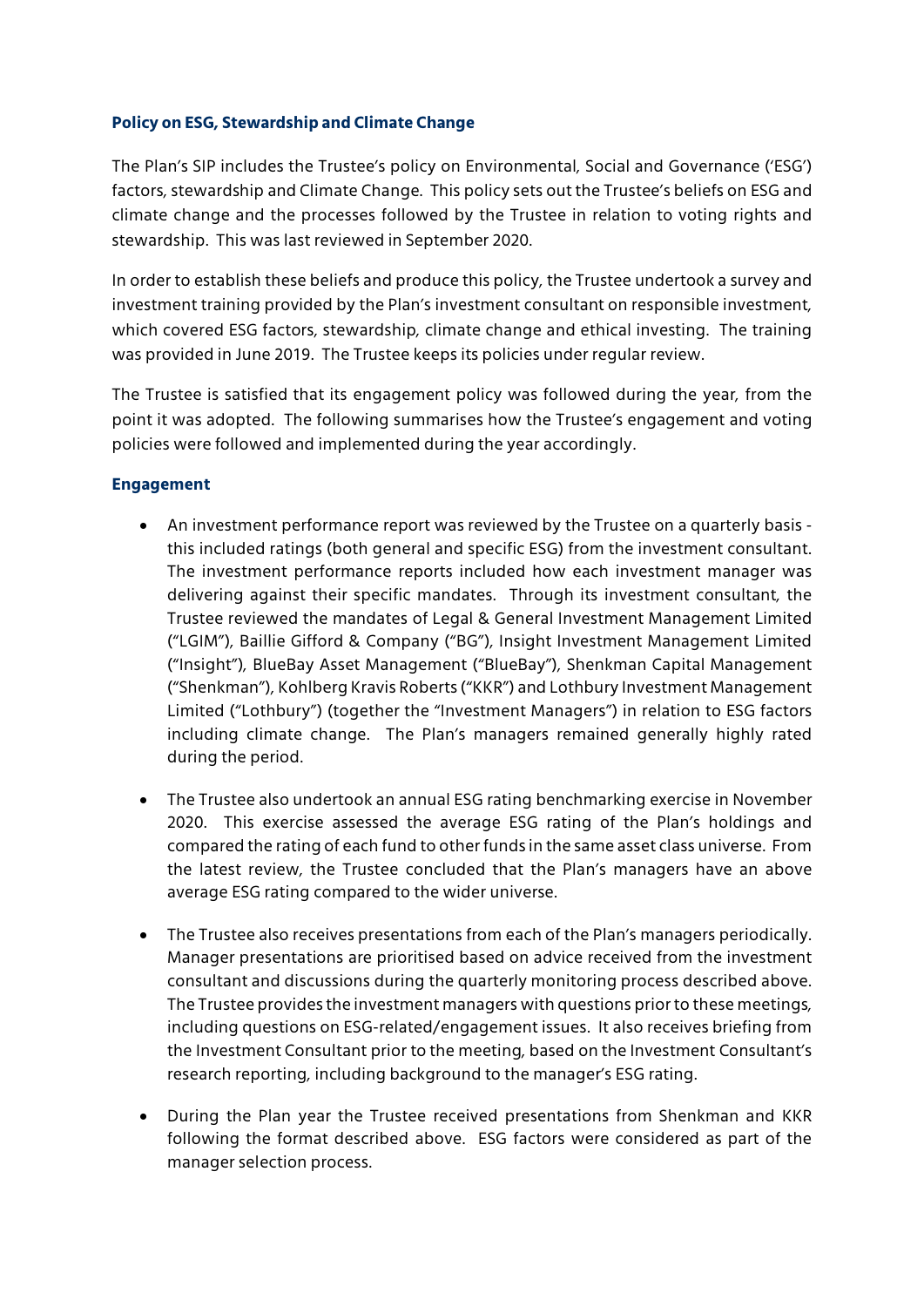- The Trustee has requested that the investment managers confirm compliance with the principles of the UK Stewardship Code. The majority of the Plan's Investment Managers (representing 92% of the strategic benchmark allocation) confirmed that they are signatories of the current UK Stewardship Code and have submitted the required reporting to the Financial Reporting Council by 31 March 2021 in order to be on the first list of signatories for the UK Stewardship Code 2020. Two of the Plan's managers (Shenkman and KKR) confirmed that they are not signatories to the code, on the basis that as credit investors it is not relevant to the assets they manage, particularly as the code focuses on listed equities.
- The Trustee also received details of relevant engagement activity for the year from the Plan's investment managers, as part of their regular reporting.

# **Voting Activity**

Voting is relevant to the Plan's passively managed equity investments and diversified growth investments only. This specifically relates to the LGIM Equity Portfolio and the Diversified Growth Funds with Baillie Gifford and Insight, which have a combined benchmark allocation of 44.5% of total Plan assets. The Plan's AVCs have been transferred out of the Plan and therefore no information on AVCs is included in this Statement.

The Trustee has delegated its voting rights to the investment managers. The Trustee does not use the direct services of a proxy voter.

Where applicable, investment managers are expected to provide voting summary reporting on a regular basis, at least annually. LGIM, BG and Insight have been asked to confirm examples of significant voting activity (including a description of how they define a 'significant' vote) in relation to the pooled funds in which the Plan is invested, over the year to 31 March 2021. They have responded as outlined below. The Trustee is developing its own criteria for what constitutes a 'significant' vote, but is of the view that the responses below are consistent with the Trustee's policies as outlined in the SIP.

## **LGIM Equity Portfolio**

## Proxy Voting

LGIM's Investment Stewardship team uses ISS's 'ProxyExchange' electronic voting platform to electronically vote clients' shares. All voting decisions are made by LGIM and it does not outsource any part of the strategic decisions. To ensure its proxy provider votes in accordance with its position on ESG, LGIM has put in place a custom voting policy with specific voting instructions.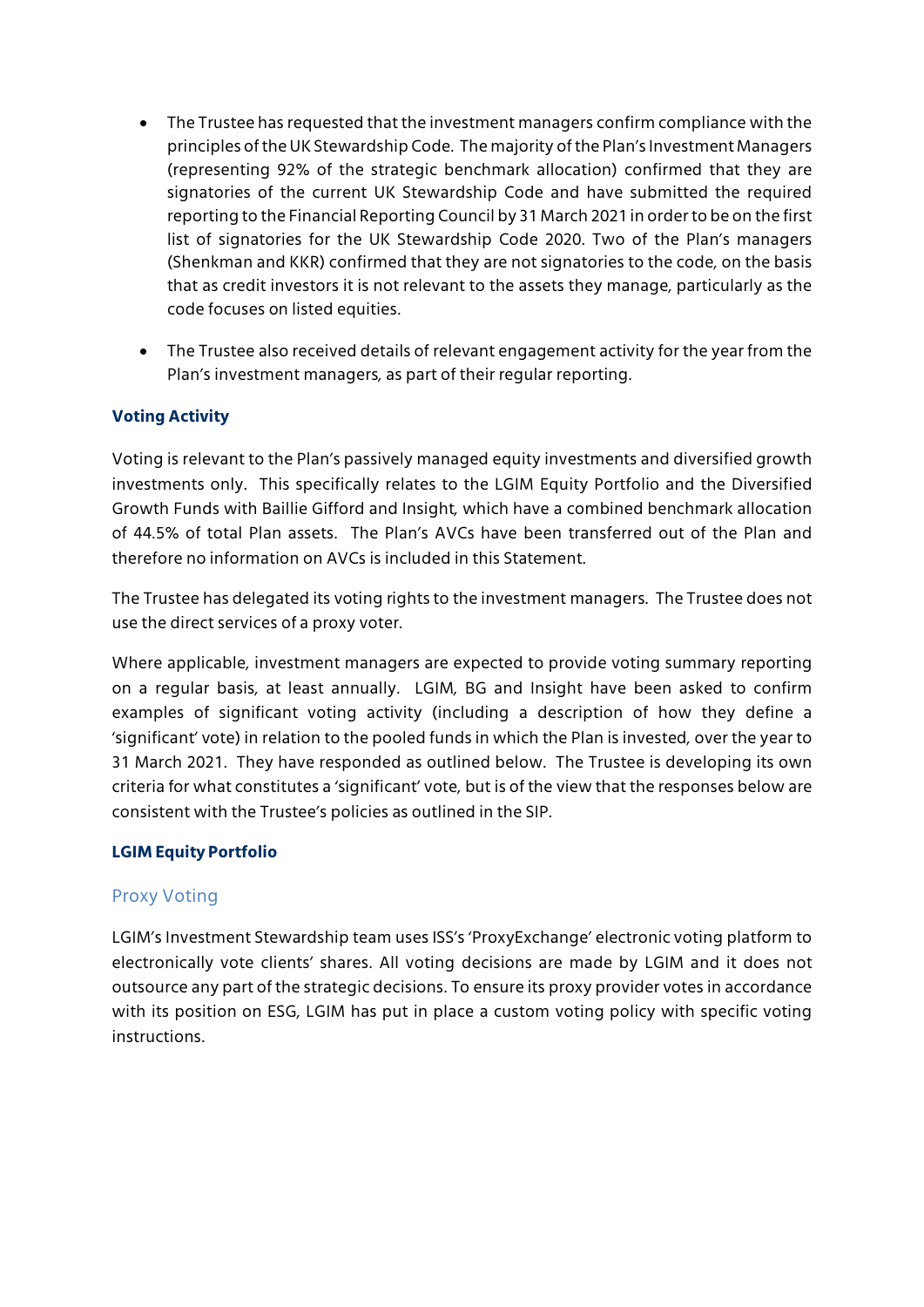# Significant Vote (description)

In determining significant votes, LGIM's Investment Stewardship team takes into account the criteria provided by the Pensions & Lifetime Savings Association consultation. This includes, but is not limited to:

- High profile vote which has such a degree of controversy that there is high client and/or public scrutiny;
- Significant client interest for a vote: directly communicated by clients to the Investment Stewardship team at LGIM's annual Stakeholder roundtable event, or where LGIM notes a significant increase in requests from clients on a particular vote;
- Sanction vote as a result of a direct or collaborative engagement;
- Vote linked to a LGIM engagement campaign, in line with LGIM Investment Stewardship's 5-year ESG priority engagement themes.

| <b>Votes cast</b>                                       |                                                   |                    |                                                                                                                                                                                                                                                                                                                                                                                                                                                                                                                                                                                                                                                                                                                                                                                                                                                                                                                                                                                                                                                                                                                                                                                                                                                                     |
|---------------------------------------------------------|---------------------------------------------------|--------------------|---------------------------------------------------------------------------------------------------------------------------------------------------------------------------------------------------------------------------------------------------------------------------------------------------------------------------------------------------------------------------------------------------------------------------------------------------------------------------------------------------------------------------------------------------------------------------------------------------------------------------------------------------------------------------------------------------------------------------------------------------------------------------------------------------------------------------------------------------------------------------------------------------------------------------------------------------------------------------------------------------------------------------------------------------------------------------------------------------------------------------------------------------------------------------------------------------------------------------------------------------------------------|
| Votes in<br>total                                       | <b>Votes against</b><br>management<br>endorsement | <b>Abstentions</b> | Significant vote examples                                                                                                                                                                                                                                                                                                                                                                                                                                                                                                                                                                                                                                                                                                                                                                                                                                                                                                                                                                                                                                                                                                                                                                                                                                           |
| 12,574<br>resolutions<br>eligible for<br>(100%<br>cast) | 7.05%                                             | 0.01%              | <b>Company: Barclays</b><br><b>Summary:</b> Voted "FOR" the resolution 29: Approve Barclays'<br>Commitment in Tackling Climate Change; and resolution 30:<br>Approve ShareAction Requisitioned Resolution.<br>Rationale: The resolution proposed by Barclays sets out its long-<br>term plans and has the backing of ShareAction and co-filers. LGIM is<br>particularly grateful to the Investor Forum for the significant role it<br>played in coordinating this outcome.<br><b>Outcome:</b> Resolution 29 - supported by 99.9% of shareholders<br>Resolution 30 - supported by 23.9% of shareholders.<br>Implications: LGIM focus will now be to help Barclays on the detail<br>of their plans and targets, more detail of which is to be published<br>this year. LGIM plans to continue to work closely with the Barclays<br>board and management team in the development of their plans and<br>will continue to liaise with ShareAction, Investor Forum, and other<br>large investors, to ensure a consistency of messaging and to<br>continue to drive positive change.<br>Significance: Since the beginning of the year there has been<br>significant client interest in voting intentions and engagement<br>activities in relation to the 2020 Barclays AGM. |

## **UK Equity**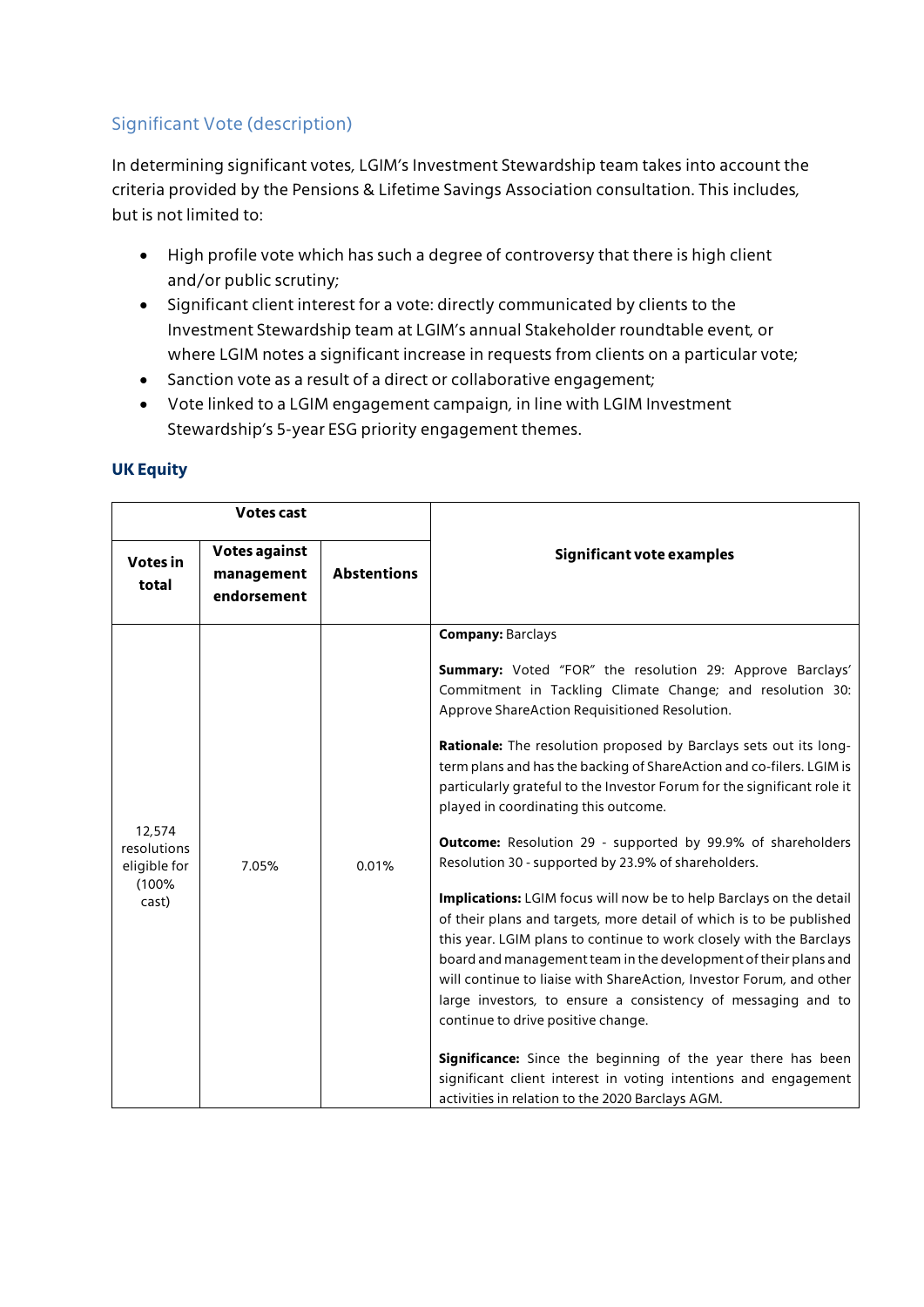### **North America**

| <b>Votes cast</b>                                      |                                                   |                    |                                                                                                                                                                                                                                                                                                                                                                                                                                                                                                                                                                                                                                                                                                                                                                                                                                                                                                                                                                                                                                                                                                                                                                                                                                                                                                                                                |
|--------------------------------------------------------|---------------------------------------------------|--------------------|------------------------------------------------------------------------------------------------------------------------------------------------------------------------------------------------------------------------------------------------------------------------------------------------------------------------------------------------------------------------------------------------------------------------------------------------------------------------------------------------------------------------------------------------------------------------------------------------------------------------------------------------------------------------------------------------------------------------------------------------------------------------------------------------------------------------------------------------------------------------------------------------------------------------------------------------------------------------------------------------------------------------------------------------------------------------------------------------------------------------------------------------------------------------------------------------------------------------------------------------------------------------------------------------------------------------------------------------|
| <b>Votes in</b><br>total                               | <b>Votes against</b><br>management<br>endorsement | <b>Abstentions</b> | Significant vote examples                                                                                                                                                                                                                                                                                                                                                                                                                                                                                                                                                                                                                                                                                                                                                                                                                                                                                                                                                                                                                                                                                                                                                                                                                                                                                                                      |
| 9,495<br>resolutions<br>eligible for<br>(100%<br>cast) | 28.17%                                            | 0.04%              | <b>Company: Tyson Foods</b><br><b>Summary:</b> Voted "FOR" in a shareholder-led resolution requesting<br>that the company produced a report on Tyson's human rights due<br>diligence process. This proposal was raised due to concerns over<br>potential deficiencies in the application of its human rights policies<br>highlighted by the pandemic.<br>Furthermore, according to the ISS AGM Benchmark report, there<br>have been over 10,000 positive cases and 35 worker deaths. As such,<br>the company is opening itself up to undue human rights and labour<br>rights violation risks.<br>Rationale: LGIM believes that companies in which they invest<br>clients' capital should uphold their duty to ensure the health and<br>safety of employees over profits. LGIM believes that producing this<br>report is a good opportunity for the board to re-examine the steps<br>they have taken and assess any potential shortfalls in safety<br>measures so that they can improve controls and be better prepared<br>for any future pandemic or similar threat.<br><b>Outcome:</b> The resolution failed to get a majority support as only<br>17% of shareholders supported it.<br>Implications: LGIM will continue to monitor this company.<br><b>Significance:</b> Clients were particularly interested in the outcome of<br>this vote. |

# **Europe (ex UK)**

| Votes cast                                                |                                                   |                    |                                                                                                                                                                                                                                                                                                                                                                                                                                           |
|-----------------------------------------------------------|---------------------------------------------------|--------------------|-------------------------------------------------------------------------------------------------------------------------------------------------------------------------------------------------------------------------------------------------------------------------------------------------------------------------------------------------------------------------------------------------------------------------------------------|
| Votes in<br>total                                         | <b>Votes against</b><br>management<br>endorsement | <b>Abstentions</b> | Significant vote examples                                                                                                                                                                                                                                                                                                                                                                                                                 |
| 11,412<br>resolutions<br>eligible for<br>(99.89%<br>cast) | 15.26%                                            | 0.80%              | <b>Company: Lagardère</b><br><b>Summary:</b> Voted 'FOR' for five of the Amber-proposed candidates<br>(resolutions H.J.K.L.M) and voted off five of the incumbent<br>Lagardère SB directors (resolutions B, C, E, F, G). The resolution led by<br>Activist Amber Capital, proposed 8 new directors to the Supervisory<br>Board (SB) of Lagardère, as well as to remove all the incumbent<br>directors (apart from two 2019 appointments). |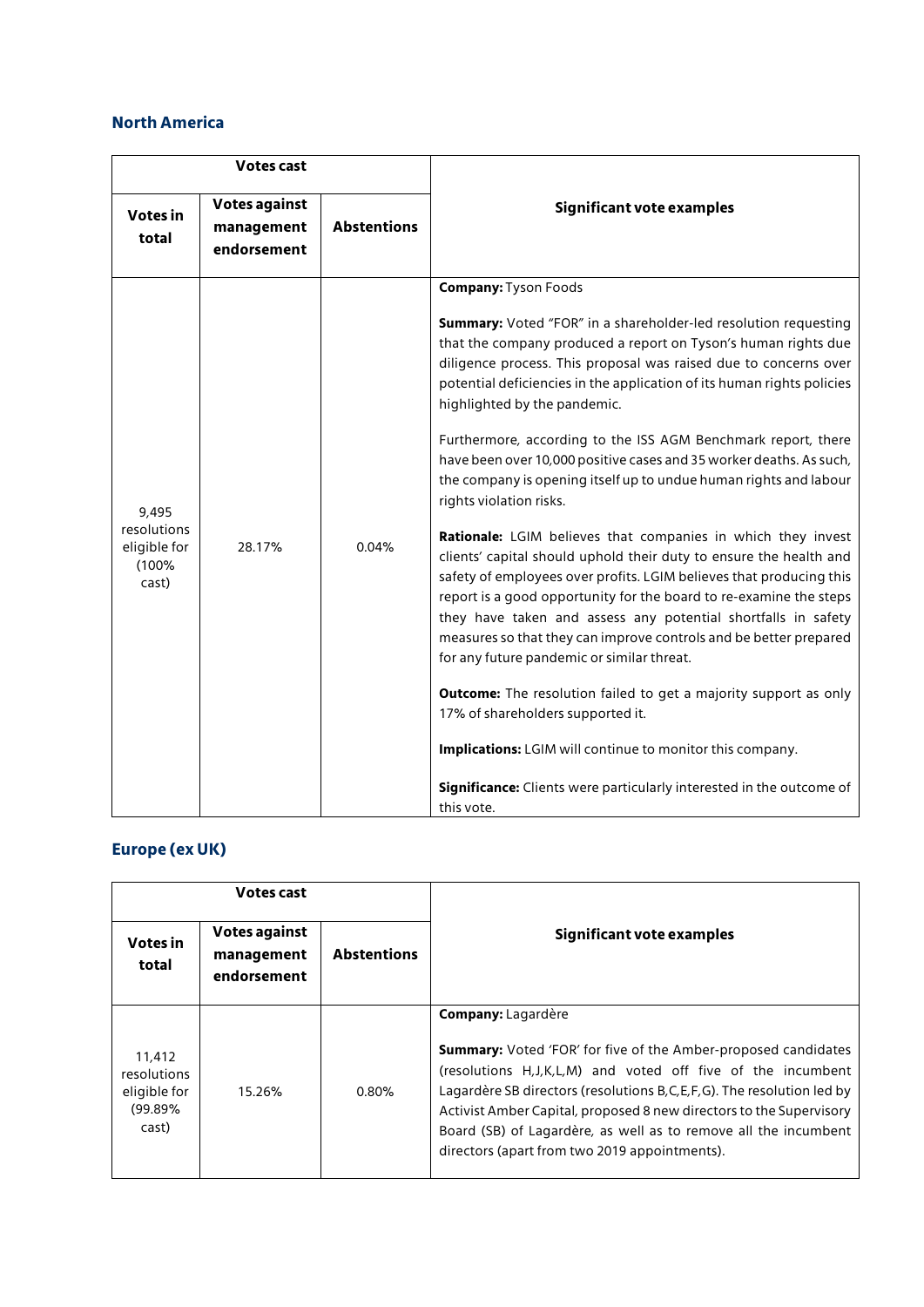| Rationale: LGIM engaged with both Amber Capital, where it was            |
|--------------------------------------------------------------------------|
| able to speak to the proposed new SB Chair, and Lagardère, where         |
| it spoke to the incumbent SB Chair. This allowed LGIM to gain direct     |
| perspectives from the individual charged with ensuring their board       |
| includes the right individuals to challenge management.                  |
| <b>Outcome:</b> Even though shareholders did not give majority support   |
| to Amber's candidates, its proposed resolutions received approx.         |
| between 30-40% support, a clear indication that many shareholders        |
| have concerns with the board. (Source: ISS data)                         |
| Implications: LGIM will continue to engage with the company to           |
| understand its future strategy and how it will add value to              |
| shareholders over the long term, as well as to keep the structure of     |
| SB under review.                                                         |
|                                                                          |
| <b>Significance:</b> LGIM noted significant media and public interest on |
| this vote given the proposed revocation of the company's board.          |
|                                                                          |

# **Japan**

| <b>Votes cast</b>                                      |                                            |                    |                                                                                                                                                                                                                                                                                              |
|--------------------------------------------------------|--------------------------------------------|--------------------|----------------------------------------------------------------------------------------------------------------------------------------------------------------------------------------------------------------------------------------------------------------------------------------------|
| Votes in<br>total                                      | Votes against<br>management<br>endorsement | <b>Abstentions</b> | Significant vote examples                                                                                                                                                                                                                                                                    |
|                                                        |                                            |                    | <b>Company: Fast Retailing Co. Limited.</b>                                                                                                                                                                                                                                                  |
|                                                        | 13.92%                                     | 0.00%              | <b>Summary:</b> Voted "AGAINST" the Resolution 2.1: Elect Director Yanai<br>Tadashi.                                                                                                                                                                                                         |
| 6,518<br>resolutions<br>eligible for<br>(100%<br>cast) |                                            |                    | <b>Rationale:</b> LGIM opposed the election of this director in his capacity<br>as a member of the nomination committee and the most senior<br>member of the board, in order to signal that the company needed<br>to act on the inability to meet LGIM targets of female board<br>diversity. |
|                                                        |                                            |                    | <b>Outcome:</b> Resolution passed. Shareholders supported the election<br>of the director.                                                                                                                                                                                                   |
|                                                        |                                            |                    | <b>Implications:</b> LGIM will continue to engage with and require<br>increased diversity on all Japanese company boards, including Fast<br>Retailing.                                                                                                                                       |
|                                                        |                                            |                    | Significance: LGIM considers it imperative that the boards of<br>Japanese companies increase their diversity.                                                                                                                                                                                |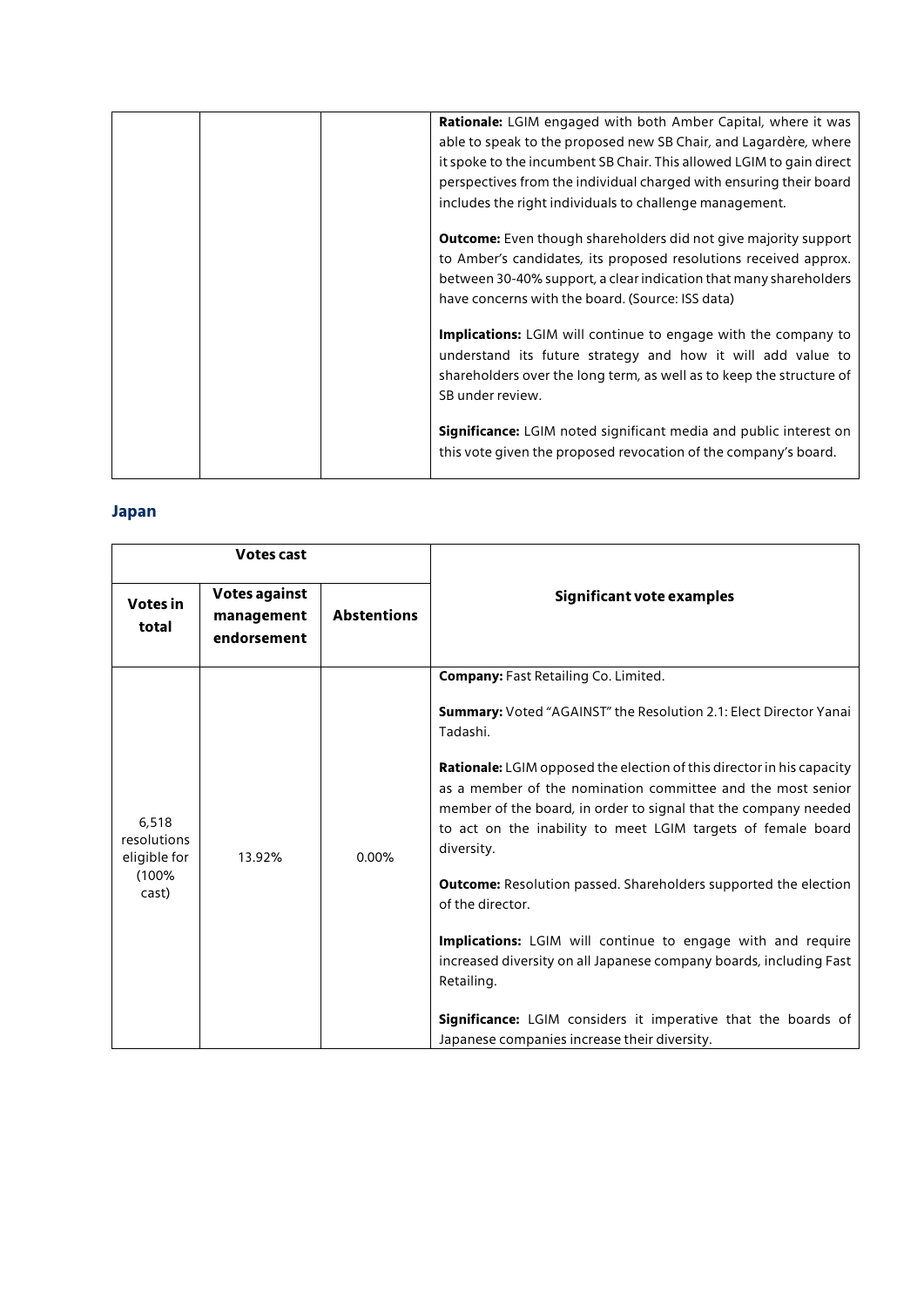# **Asia (ex-Japan)**

| <b>Votes cast</b>                                      |                                                   |                    |                                                                                                                                                                                                                                                                                                                                                                                                                                                                                                                                                                                                                                                                                                                                                                                                                                                                                                                                                                                                                                                                                                                                                                                                                                                                                                                                                                                                                                                    |
|--------------------------------------------------------|---------------------------------------------------|--------------------|----------------------------------------------------------------------------------------------------------------------------------------------------------------------------------------------------------------------------------------------------------------------------------------------------------------------------------------------------------------------------------------------------------------------------------------------------------------------------------------------------------------------------------------------------------------------------------------------------------------------------------------------------------------------------------------------------------------------------------------------------------------------------------------------------------------------------------------------------------------------------------------------------------------------------------------------------------------------------------------------------------------------------------------------------------------------------------------------------------------------------------------------------------------------------------------------------------------------------------------------------------------------------------------------------------------------------------------------------------------------------------------------------------------------------------------------------|
| <b>Votes in</b><br>total                               | <b>Votes against</b><br>management<br>endorsement | <b>Abstentions</b> | Significant vote examples                                                                                                                                                                                                                                                                                                                                                                                                                                                                                                                                                                                                                                                                                                                                                                                                                                                                                                                                                                                                                                                                                                                                                                                                                                                                                                                                                                                                                          |
| 3,774<br>resolutions<br>eligible for<br>(100%<br>cast) | 25.76%                                            | 0.03%              | <b>Company: Whitehaven Coal</b><br><b>Summary:</b> Voted "FOR" Resolution 6 Approve capital protection.<br>Shareholders are asking the company for a report on the potential<br>wind-down of the company's coal operations, with the potential to<br>return increasing amounts of capital to shareholders.<br>Rationale: LGIM has publicly advocated for a 'managed decline' for<br>fossil fuel companies, in line with global climate targets, with<br>capital being returned to shareholders instead of spent on<br>diversification and growth projects that risk becoming stranded<br>assets. As the most polluting fossil fuel, the phase-out of coal will be<br>key to reaching these global targets.<br><b>Outcome:</b> The resolution did not pass, as a relatively small amount<br>of shareholders (4%) voted in favour. However, the environmental<br>profile of the company continues to remain in the spotlight: in late<br>2020 the company pleaded guilty to 19 charges for breaching<br>mining laws that resulted in 'significant environmental harm'. As<br>the company is on LGIM's Future World Protection List of<br>exclusions, many of its ESG-focused funds - and select exchange-<br>traded funds - were not invested in the company.<br>Implications: LGIM will continue to monitor this company.<br>Significance: The vote received media scrutiny and is emblematic<br>of a growing wave of 'green' shareholder activism. |

# **Emerging Markets**

| Votes cast                                                |                                                   |                    |                                                                                                                      |
|-----------------------------------------------------------|---------------------------------------------------|--------------------|----------------------------------------------------------------------------------------------------------------------|
| Votes in<br>total                                         | <b>Votes against</b><br>management<br>endorsement | <b>Abstentions</b> | Significant vote examples                                                                                            |
| 36,036<br>resolutions<br>eligible for<br>(99.89%<br>cast) | 13.40%                                            | 1.38%              | There were no significant votes made in relation to the securities<br>held by this fund during the reporting period. |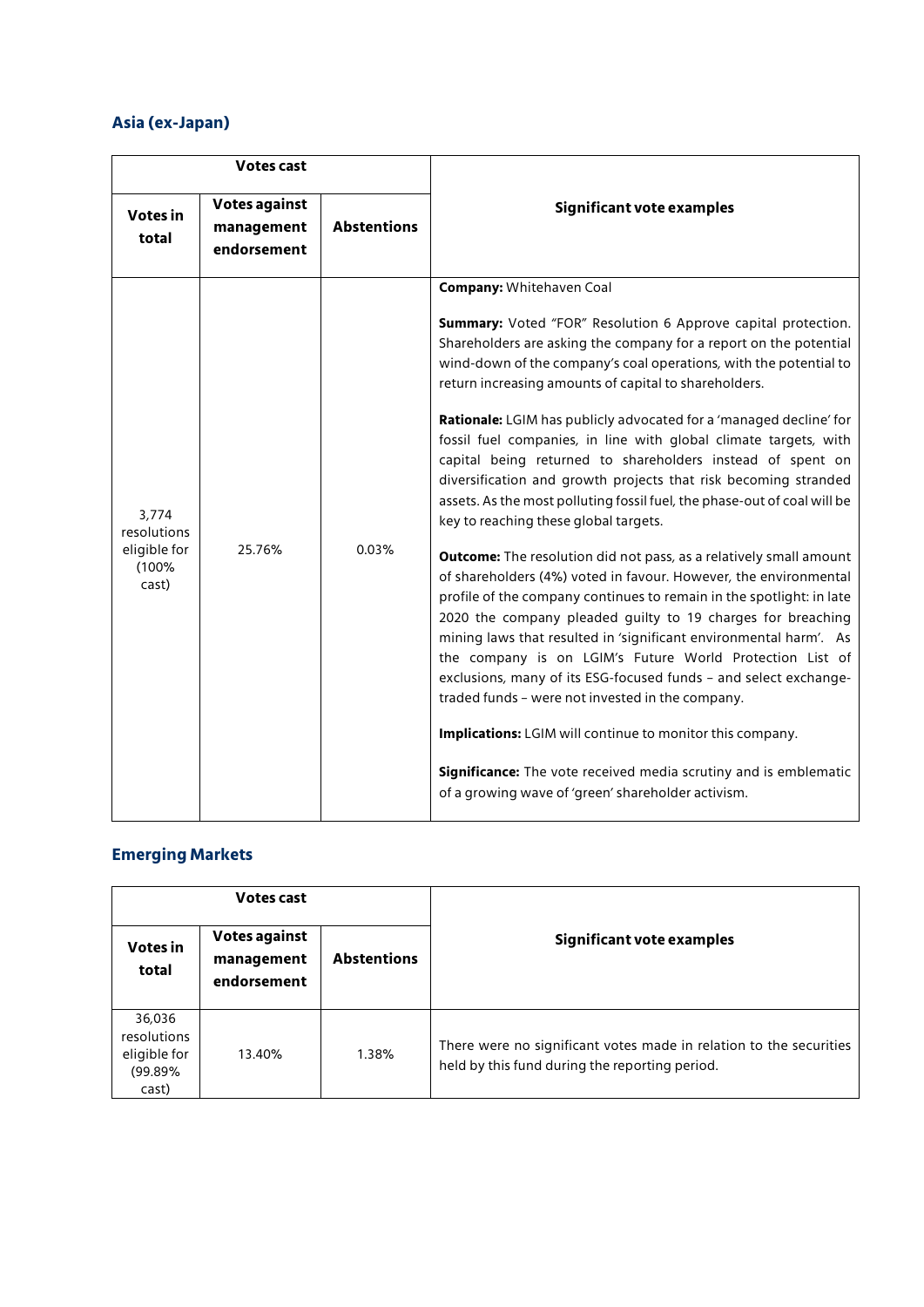## **Baillie Gifford ("BG") – Diversified Growth Fund**

## Proxy Voting

ISS and Glass Lewis - for voting recommendations. BG does not delegate or outsource any of its stewardship activities or follow or rely upon their recommendations when deciding how to vote on its clients' shares. All client voting decisions are made in-house. BG votes in line with its in-house policy and not with the proxy voting providers' policies.

## Significant Vote (description)

The list below exemplifies potentially significant voting situations:

- BG's holding had a material impact on the outcome of the meeting;
- The resolution received 20% or more opposition and BG opposed;
- Egregious remuneration;
- Controversial equity issuance;
- Shareholder resolutions that BG supported and received 20% or more support from shareholders;
- Where there has been a significant audit failing;
- Where BG has opposed mergers and acquisitions;
- Where BG has opposed the financial statements/annual report;
- Where BG has opposed the election of directors and executives.

| <b>Votes cast</b>                                         |                                                   |                    |                                                                                                                                                                                                                                                                                                                                                                                                                                                                                                                                                                                                                                                                                                                                                                               |
|-----------------------------------------------------------|---------------------------------------------------|--------------------|-------------------------------------------------------------------------------------------------------------------------------------------------------------------------------------------------------------------------------------------------------------------------------------------------------------------------------------------------------------------------------------------------------------------------------------------------------------------------------------------------------------------------------------------------------------------------------------------------------------------------------------------------------------------------------------------------------------------------------------------------------------------------------|
| <b>Votes in</b><br>total                                  | <b>Votes against</b><br>management<br>endorsement | <b>Abstentions</b> | Significant vote examples                                                                                                                                                                                                                                                                                                                                                                                                                                                                                                                                                                                                                                                                                                                                                     |
| 925<br>resolutions<br>eligible for<br>$(96.00\%$<br>cast) | 5.18%                                             | 1.24%              | <b>Company: Covivio REIT</b><br><b>Summary:</b> Resolutions regarding Remuneration Policy.<br><b>Rationale:</b> Voted "AGAINST" five resolutions regarding the in-flight<br>and proposed long term incentive scheme because it could lead to<br>rewarding under-performance.<br><b>Outcome:</b> The resolutions passed.<br><b>Implications:</b> Following the AGM in 2020, BG informed the<br>company of its voting decision and advised that BG expects more<br>stretching performance criteria to apply to long term incentives<br>going forward. BG has yet to see improvements in the targets so will<br>continue dialogue with the company and to take appropriate<br>voting action.<br>Significance: This resolution is significant because BG opposed<br>remuneration. |